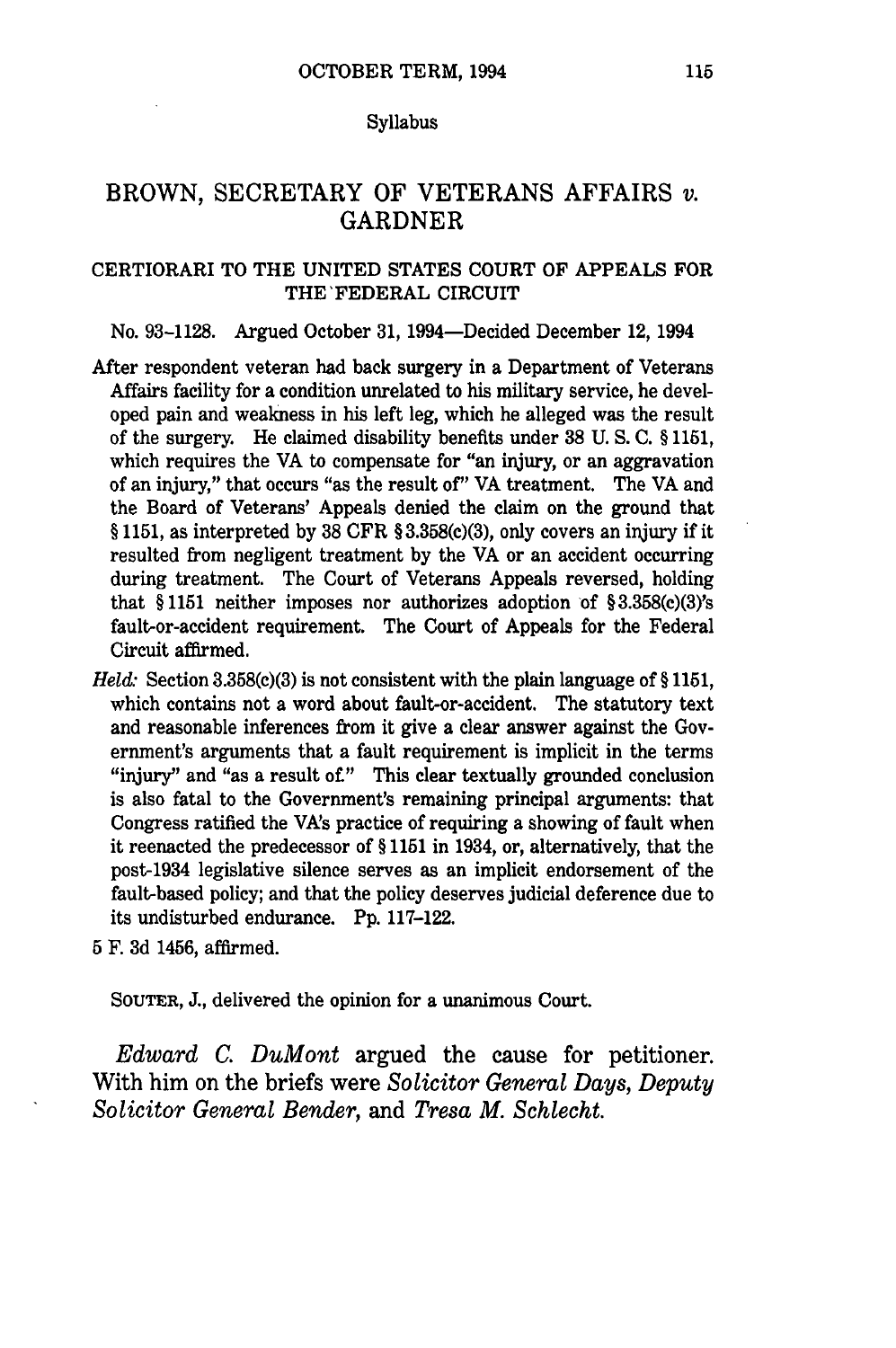#### BROWN *v.* GARDNER

#### Opinion of the Court

*Joseph M. Hannon, Jr.,* argued the cause for respondent. With him on the briefs was *William S. Mailander.* **\***

**JUSTICE SOUTER** delivered the opinion of the Court.

In this case we decide whether a regulation of the Department of Veterans Affairs, **38** CFR § **3.358(c)(3) (1993),** requiring a claimant for certain veterans' benefits to prove that disability resulted from negligent treatment **by** the VA or an accident occurring during treatment, is consistent with the controlling statute, **38 U. S. C.** § **1151 (1988** ed., Supp. V). We hold that it is not.

**I**

Fred P. Gardner, a veteran of the Korean conflict, received surgical treatment in a VA facility for a herniated disc unrelated to his prior military service. Gardner then had pain and weakness in his left calf, ankle, and foot, which he alleged was the result of the surgery. He claimed disability benefits under  $§ 1151<sup>1</sup>$  which provides that the VA will compensate for "an injury, or an aggravation of an injury," that occurs "as the result of hospitalization, medical or surgical treatment, or the pursuit of a course of vocational rehabilitation" provided under any of the laws administered by the VA, so long as the injury was "not the result of such veteran's own willful misconduct .... **."** The VA and the Board

<sup>\*</sup>Briefs of *amici curiae* urging affirmance were filed for the State of Texas by *Dan Morales,* Attorney General, and *Jorge Vega,* First Assistant Attorney General; for the National Veterans Legal Services Project by *Ronald S. Flagg* and *Gershon M. Ratner;* and for the Paralyzed Veterans of America et al. by *Robert L. Nelson, Lawrence B. Hagel,* and *Irving R. M. Panzer.*

<sup>&#</sup>x27;Section 1151 is invoked typically to provide benefits to veterans for nonservice related disabilities, although it is not so limited by its terms. See Pet. for Cert. 6, n. 3. The statute's history begins in 1924 when Congress enacted § **213** of the World War Veterans' Act, 1924, ch. 320, 43 Stat. 623. Section **213** was repealed in 1933, as part of the Economy Act of **1933,** ch. **3,** Tit. I, § 17, 48 Stat. 11-12, and reenacted in nearly the same form in 1934, Act of Mar. 28, 1934, ch. 102, Tit. III, §31, 48 Stat. 526.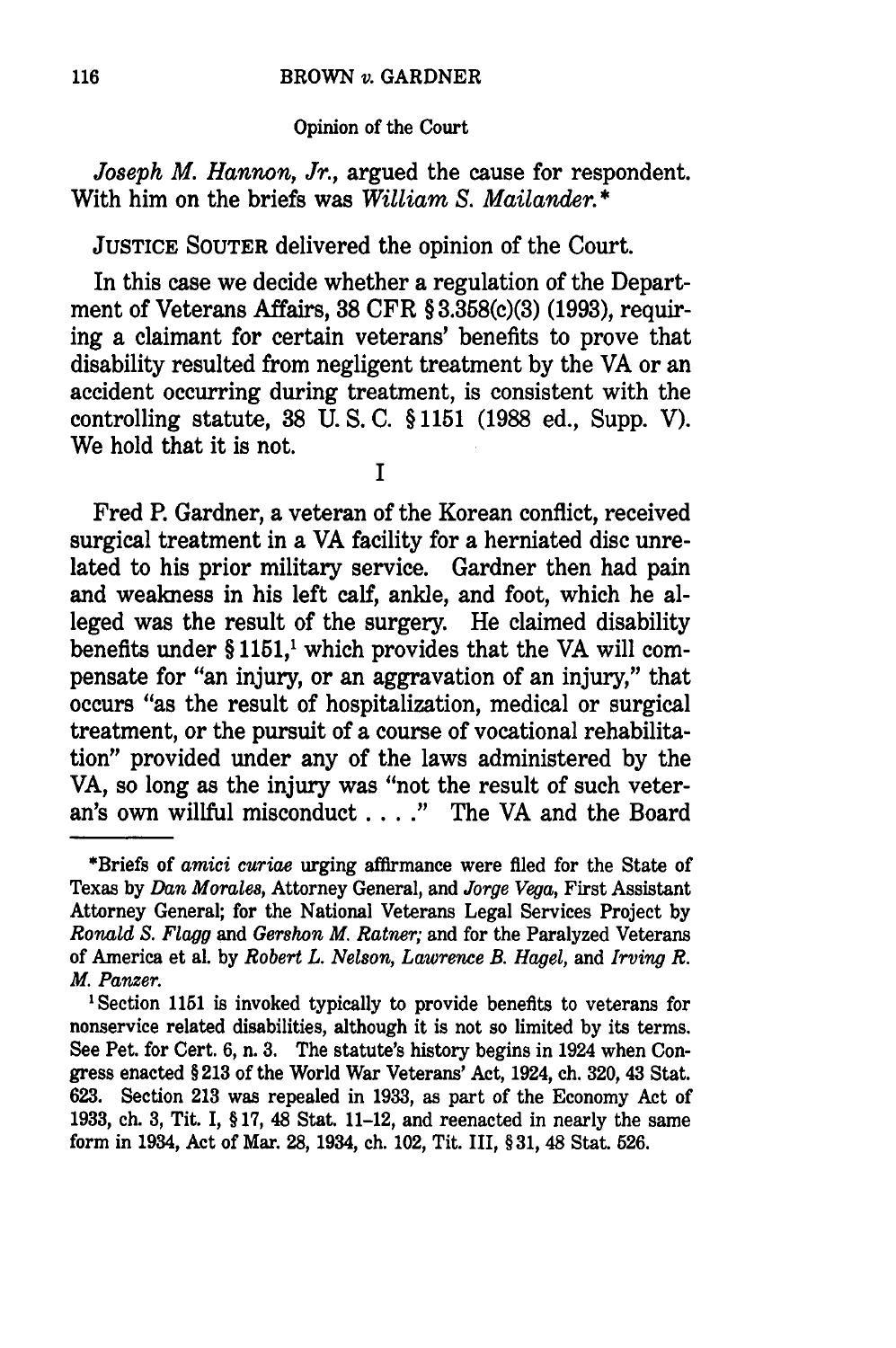of Veterans' Appeals denied Gardner's claim for benefits, on the ground that  $\S 1151$ , as interpreted by 38 CFR  $\S 3.358(c)(3)$ (1993), only covers an injury if it "proximately resulted [from] carelessness, negligence, lack of proper skill, error in judgment, or similar instances of indicated fault" on the part of the VA, or from the occurrence during treatment or rehabilitation of an "accident," defined as an "unforeseen, untoward" event. The Court of Veterans Appeals reversed, holding that § 1151 neither imposes nor authorizes adoption of the fault-or-accident requirement set out in § 3.358(c)(3), *Gardner* v. *Derwinski,* 1 Vet. App. 584 (1991), and the Court of Appeals for the Federal Circuit affirmed, 5 F. 3d 1456 (1993). We granted certiorari, 511 U. S. 1017, and now affirm.

II

Despite the absence from the statutory language of so much as a word about fault<sup>2</sup> on the part of the VA, the Government proposes two interpretations in attempting to reveal a fault requirement implicit in the text of § 1151, the first being that fault inheres in the concept of compensable "injury." We think that no such inference can. be drawn in this instance, however. Even though "injury" can of course carry a fault connotation, see Webster's New International Dictionary 1280 (2d ed. 1957) (an "actionable wrong"), it just as certainly need not do so, see *ibid.* ("[d]amage or hurt done to or suffered by a person or thing"). The most, then, that the Government could claim on the basis of this term is the existence of an ambiguity to be resolved in favor of a fault requirement (assuming that such a resolution would be possi-

<sup>&</sup>lt;sup>2</sup> "Fault" is shorthand for fault-or-accident, the test imposed by the regulation. Section 3.358(c)(3) leaves the additional burden imposed by the "accident" requirement unclear, defining the term to mean simply an "unforeseen, untoward" event. Although the appropriate scope of the "accident" requirement is not before us, on one plausible reading of the regulation some burden additional to the statutory obligation would be imposed as an alternative to fault.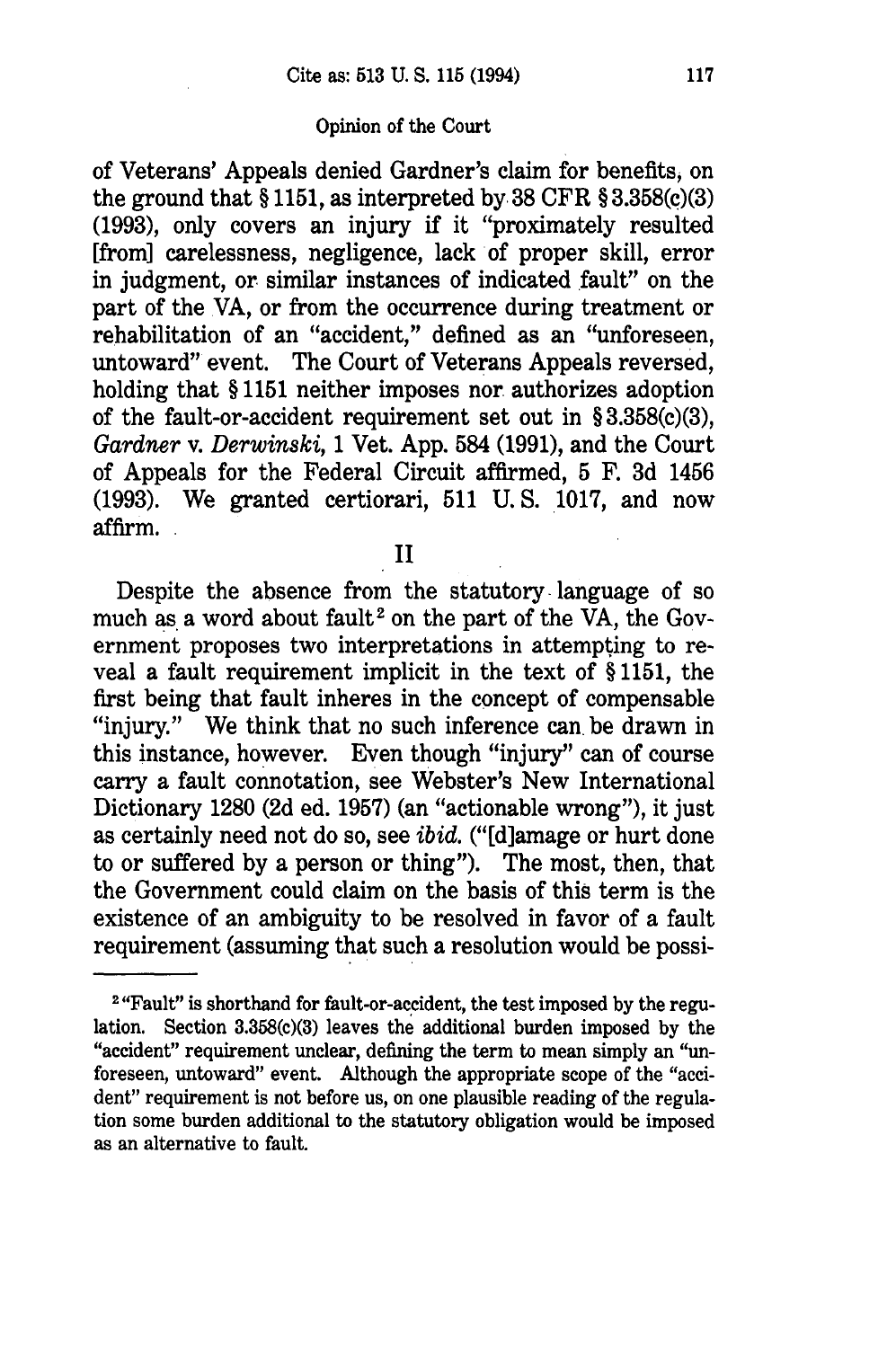ble after applying the rule that interpretive doubt is to be resolved in the veteran's favor, see *King v. St. Vincent's Hospital,* 502 U. **S.** 215, 220-221, n. 9 (1991)). But the Government cannot plausibly make even this claim here. Ambiguity is a creature not of definitional possibilities but of statutory context, see *id.,* at 221 ("[T]he meaning of statutory language, plain or not, depends on context"), and this context negates a fault reading. Section 1151 provides compensability not only for an "injury," but for an "aggravation of an injury" as well. "Injury" as used in this latter phrase refers to a condition prior to the treatment in question, and hence cannot carry with it any suggestion of fault attributable to the VA in causing it. Since there is a presumption that a given term is used to mean the same thing throughout a statute, *Atlantic Cleaners & Dyers, Inc.* v. *United States,* 286 U. **S.** 427, 433 (1932), a presumption surely at its most vigorous when a term is repeated within a given sentence, it is virtually impossible to read "injury" as laden with fault in the sentence quoted.

Textual cross-reference confirms this conclusion. "Injury" is employed elsewhere in the veterans' benefits statutes as an instance of the neutral term "disability," appearing within a series whose other terms exemplify debility free from any fault connotation. See 38 U. S. C. § 1701(1) (1988 ed., Supp. V) ("The term 'disability' means a disease, injury, or other physical or mental defect"). The serial treatment thus indicates that the same fault-free sense should be attributed to the term "injury" itself. *Jarecki v. G. D. Searle & Co.,* 367 U. **S.** 303, 307 (1961) ("[A] word is known by the company it keeps"). Moreover, in analogous statutes dealing with service-connected injuries the term "injury" is again used without any suggestion of fault, as the administrative regulation applicable to these statutes confirms by its failure to impose any fault requirement. Compare 38 U. S. C. § 1110 (1988 ed., Supp. V) ("disability resulting from personal injury suffered or disease contracted in line of duty,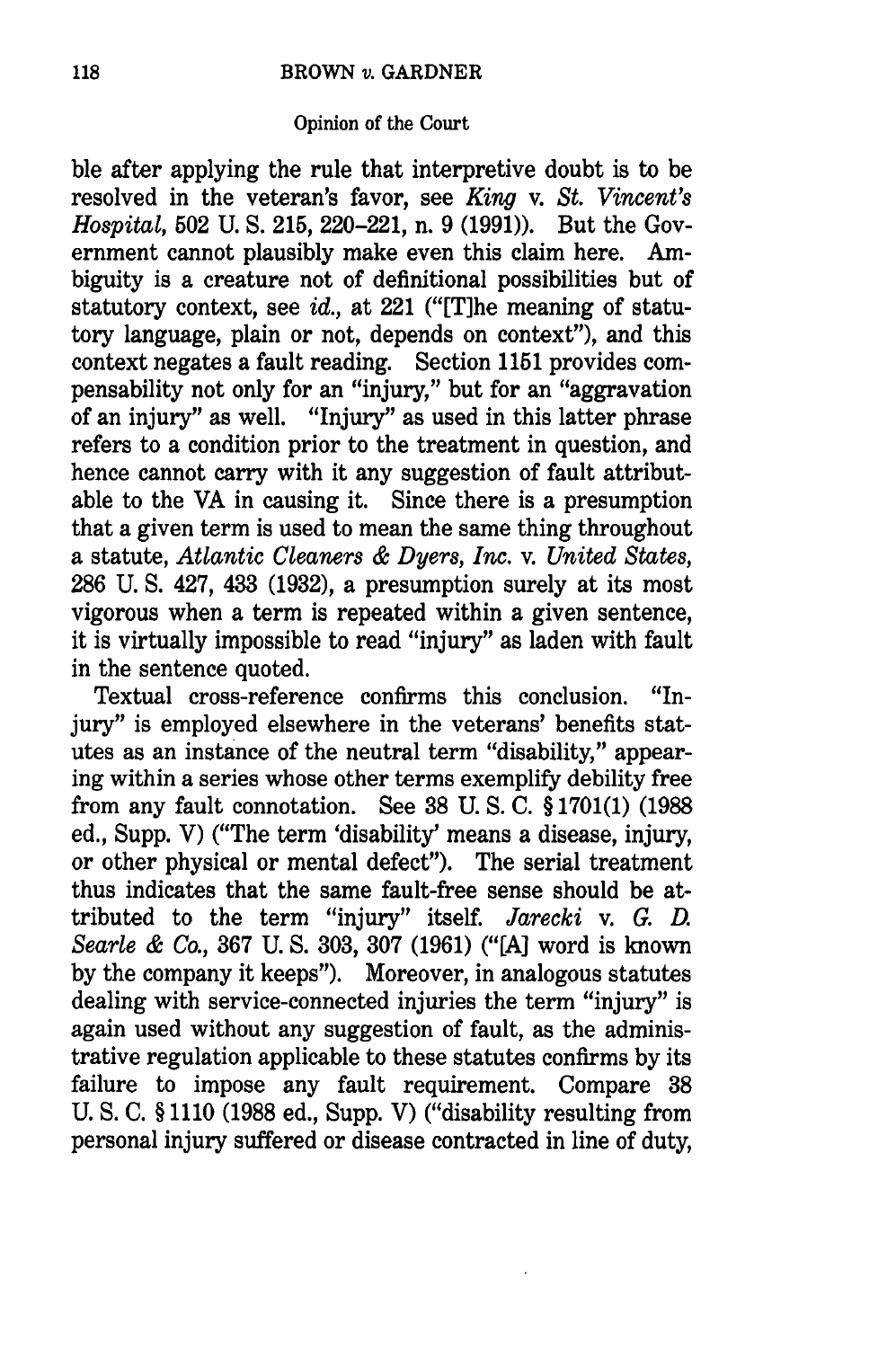or for aggravation of a preexisting injury suffered or disease contracted in line of duty,... during a period of war," is compensable) and 38 U. S. C. § 1131 (1988 ed., Supp. V) ("disability resulting from personal injury suffered or disease contracted in line of duty, or for aggravation of a preexisting injury suffered or disease contracted in line of duty, ... during other than a period of war," is compensable) with 38 CFR § 3.310(a) (1993) ("Disability which is proximately due to or the result of a service-connected disease or injury shall be service connected. When service connection is thus established for a secondary condition, the secondary condition shall be considered a part of the original condition").

In a second attempt to impose a VA-fault requirement, the Government suggests that the "as a result of" language of § 1151 signifies a proximate cause requirement that incorporates a fault test. Once again, we find the suggestion implausible. This language is naturally read simply to impose the requirement of a causal connection between the "injury" or "aggravation of an injury" and "hospitalization, medical or surgical treatment, or the pursuit of a course of vocational rehabilitation." Assuming that the connection is limited to proximate causation so as to narrow the class of compensable cases, that narrowing occurs by eliminating remote consequences, not by requiring a demonstration of fault.<sup>3</sup> See generally W. Keeton, D. Dobbs, R. Keeton, & D. Owen, Prosser and Keeton on Law of Torts § 42 (5th ed. 1984). The eccentricity of reading a fault requirement into the "result

<sup>&</sup>lt;sup>8</sup> We do not, of course, intend to cast any doubt on the regulations insofar as they exclude coverage for incidents of a disease's or injury's natural progression, occurring after the date of treatment. See 38 CFR § 3.358(b)(2) (1993). VA action is not the cause of the disability in these situations. Nor do we intend to exclude application of the doctrine *volenti non fit injuria.* See generally M. Bigelow, Law of Torts 39-43 (8th ed. 1907). It would be unreasonable, for example, to believe that Congress intended to compensate veterans for the necessary consequences of treatment to which they consented *(i. e.,* compensating a veteran who consents to the amputation of a gangrenous limb for the loss of the limb).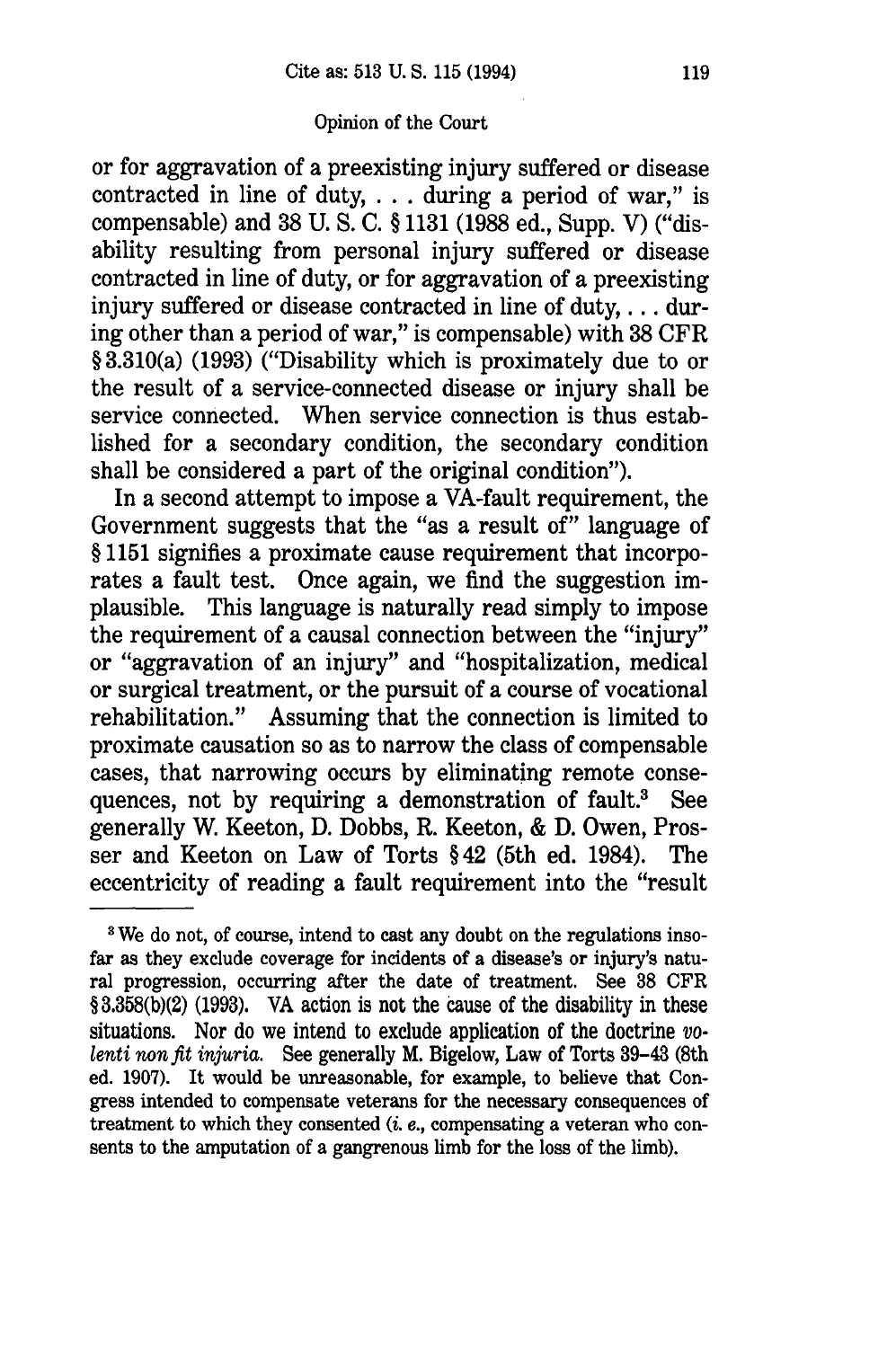of" language is underscored by the incongruity of applying it to the fourth category for which compensation is available under § 1151, cases of injury resulting from a veteran's 'fpursuit of vocational rehabilitation." If Congress had meant to require a showing of VA fault, it would have been odd to refer to "the pursuit [by the veteran] of vocational rehabilitation" rather than to "the provision [by the VA] of vocational rehabilitation."

The poor fit of this language with any implicit requirement of VA fault is made all the more obvious by the statute's express treatment of a claimant's fault. The same sentence of § 1151 that contains the terms "injury" and "as a result of" restricts compensation to those whose additional disability was not the result of their "own willful misconduct." This reference to claimant's fault in a statute keeping silent about any fault on the VA's part invokes the rule that "[w]here Congress includes particular language in one section of a statute but omits it in another section of the same Act, it is generally presumed that Congress acts intentionally and purposely in the disparate inclusion or exclusion." *Russello* v. *United States,* 464 U. S. 16, 23 (1983) (internal quotation marks omitted). Without some mention of the VA's fault, it would be unreasonable to read the text of § 1151 as imposing a burden of demonstrating it upon seeking compensation for a further disability.

In sum, the text and reasonable inferences from it give a clear answer against the Government, and that, as we have said, is "'the end of the matter."' *Good Samaritan Hospi*tal v. *Shalala,* 508 U. S. 402, 409 (1993) (quoting *Chevron U S. A. Inc.* v. *Natural Resources Defense Council, Inc.,* 467 U. S. 837, 842 (1984)). Thus this clear textually grounded conclusion in Gardner's favor is fatal to the remaining principal arguments advanced against it.

The Government contends that Congress ratified the VA's practice of requiring **a** showing of fault when it reenacted the predecessor of § 1151 in 1934, or, alternatively, that Con-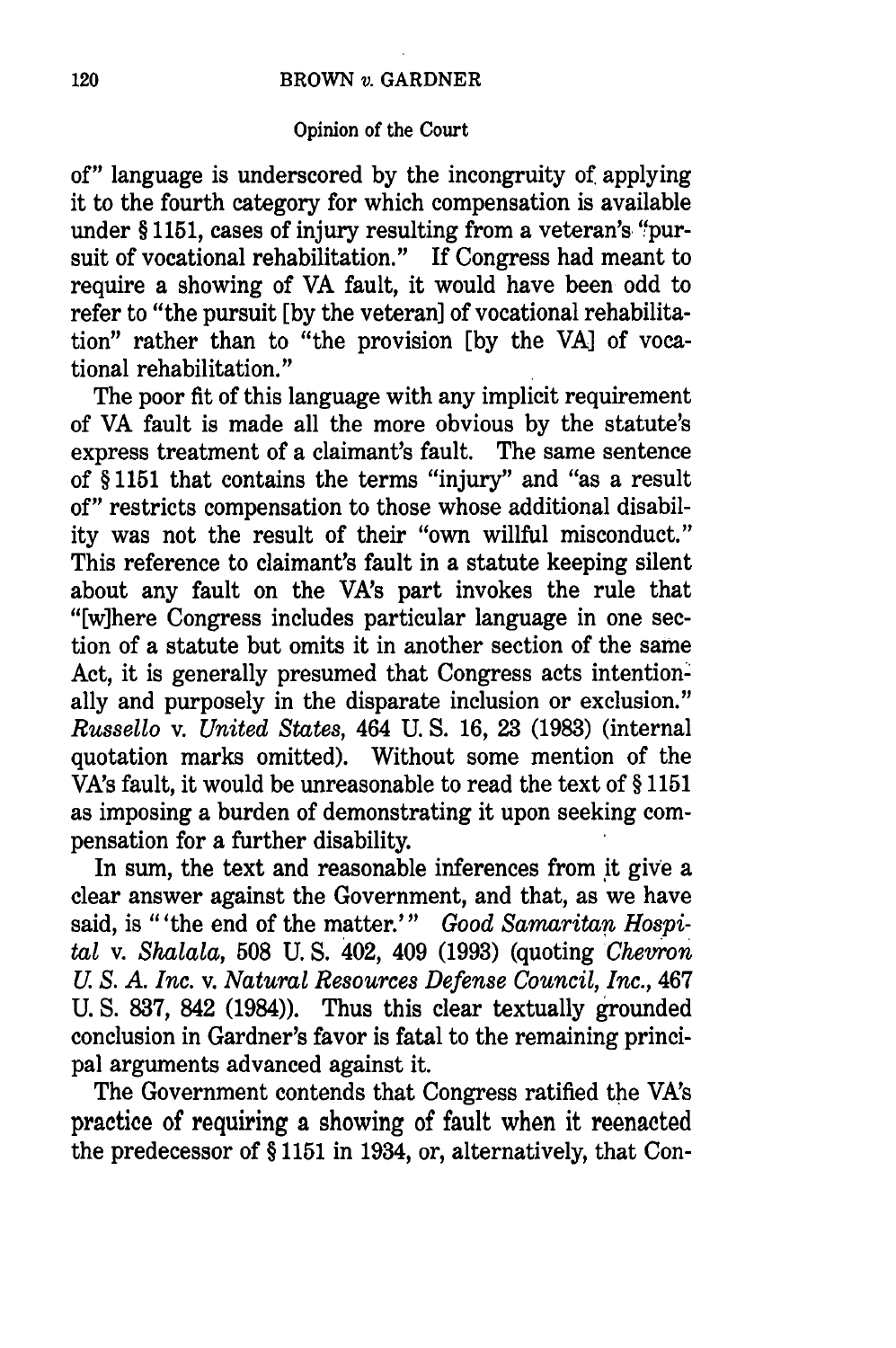gress's legislative silence as to the VA's regulatory practice over the last 60 years serves as an implicit endorsement of its fault-based policy. There is an obvious trump to the reenactment argument, however, in the rule that "[w]here the law is plain, subsequent reenactment does not constitute an adoption of a previous administrative construction." *Demarest* v. *Manspeaker,* 498 U. S. 184, 190 (1991). See also *Massachusetts Trustees of Eastern Gas & Fuel Associates v. United States,* 377 U. S. 235, 241-242 (1964) (congressional reenactment has no interpretive effect where regulations clearly contradict requirements of statute). But even without this sensible rule, the reenactment would not carry the day. Setting aside the disputed question whether the VA used a fault rule in 1934,<sup>4</sup> the record of congressional discussion preceding reenactment makes no reference to the VA regulation, and there is no other evidence to suggest that Congress was even aware of the VA's interpretive position. "In such circumstances we consider the.., re-enactment to be without significance." *United-States* v. *Calamaro,* 354 U. **S.** 351, 359 (1957).

Congress's post-1934 legislative silence on the VA's fault approach to § 1151 is likewise unavailing to the Government. As we have recently made clear, congressional silence "'lacks persuasive significance,"' *Central Bank of Denver,* **N.** *A.* v. *First Interstate Bank of Denver, N. A.,* 511 U. S. 164, 187 (1994) (quoting *Pension Benefit Guaranty Corporation* v. *LTV Corp.,* 496 U. **S.** 633, 650 (1990)), particularly where administrative regulations are inconsistent with the controlling statute, see *Patterson* v. *McLean Credit Union,* 491 U. **S.** 164, 175, n. 1 (1989) ("Congressional inaction cannot amend a duly enacted statute"). See also *Zuber* v. *Allen,* 396 U. S. 168, 185-186, n. 21 (1969) ("The verdict of quiescent years cannot be invoked to baptize a statutory gloss that is

<sup>4</sup> At the time of the 1934 reenactment, the regulation in effect precluded compensation for the "'usual after[-]results of approved medical care and treatment properly administered."' See Brief for Respondent **31.**